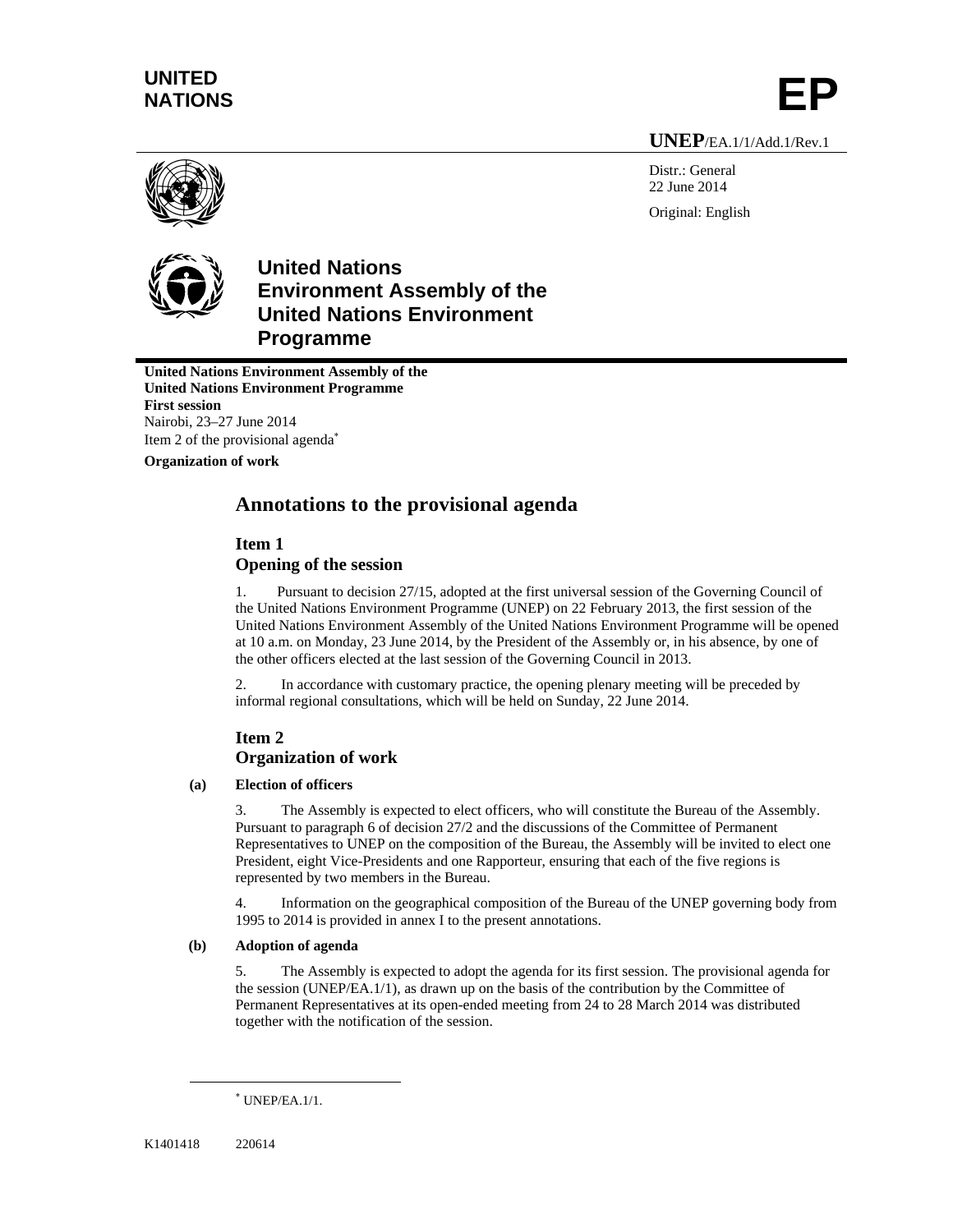#### **(c) Organization of work**

6. It is recommended that the Assembly at its plenary meeting on the morning of Monday, 23 June 2014, elect its officers and adopt its agenda and organization of work under sub-items (a), (b) and (c), respectively, of item 2 of the provisional agenda.

7. Following consultations with the Bureau elected at the first universal session of the Governing Council, in 2013, it is recommended that the Environment Assembly establish sessional committees, including a committee of the whole, a drafting group and a group of friends of the President, to support the preparation of an outcome document of the high-level segment.

8. It is also recommended that the Assembly establish a working party that, pursuant to rule 71 of the rules of procedure, will submit a report on amendments to the rules of procedure**.** 

9. The Executive Director will deliver his policy statement during the first plenary meeting of the session, on the morning of Monday, 23 June 2014.

10. In paragraph 9 of its decision 27/2, the Governing Council decided that the open-ended Committee of Permanent Representatives would, among other functions, prepare decisions for adoption by the UNEP governing body. Consequently, a compilation of draft decisions prepared by the Committee of Permanent Representatives (UNEP/EA.1/L.1) will be before the Assembly for its consideration.

11. It is recommended that at its plenary meeting on the afternoon of Friday, 27 June 2014, the Assembly consider and adopt outcomes of the session prepared during the session. It is recommended that at the same meeting the Assembly consider agenda items 3 (Credentials of representatives), 10 (Other matters), 11 (Adoption of the report) and 12 (Closure of the session). As noted in paragraph 17 below, at its first session the Assembly is expected to consider amendments to its rules of procedure, including to provide that members of the Bureau shall serve from the closure of the session at which they are elected to the closure of the following session. Prior to taking up item 12, in the event that it has so amended the rules of procedure, the Assembly may wish to elect officers to serve on the Bureau from the closure of the first session until the closure of the following session.

12. The committee of the whole, if established, is expected to begin its work on the afternoon of Monday, 23 June 2014, and to continue until the afternoon of Wednesday, 25 June 2014, taking up all items of the provisional agenda that are not taken up by the Assembly in plenary. The committee of the whole will elect its own officers in accordance with rule 61 of the rules of procedure.

13. In support of its deliberations, the Assembly will have before it the documents listed in annex II to the present annotations.

14. The list of documents is set out in document UNEP/EA.1/INF/1. Information on session documents, meetings and events may be found on the session website at www.unep.org/unea. A daily journal will be issued to provide participants with relevant information on the organization of the session.

15. A number of parallel events will be held in conjunction with the session, including the fifteenth session of the Global Major Groups and Stakeholders Forum, to be held on 21 and 22 June, a Gender Forum, to be held on 24 and 25 June, and symposiums on "environmental rule of law" and financing a green economy, to be held on 24 and 25 June, respectively. Further details on these events as well as on side events and associated events will be provided on the website and in the daily journal.

# **Item 3**

## **Credentials of representatives**

16. In accordance with rule 17 of the rules of procedure, the credentials of representatives will be examined by the Bureau, which will report thereon to the Assembly.

#### **Item 4**

#### **Amendments to the rules of procedure**

17. The Assembly may wish to consider amendments to its rules of procedure, which were most recently amended by the Governing Council by its decision 27/1. Pursuant to rule 71 of the rules of procedure, the Assembly may wish to establish a working party that will submit a report on the matter for consideration by the Assembly. In support of the deliberations by the Assembly in this regard, the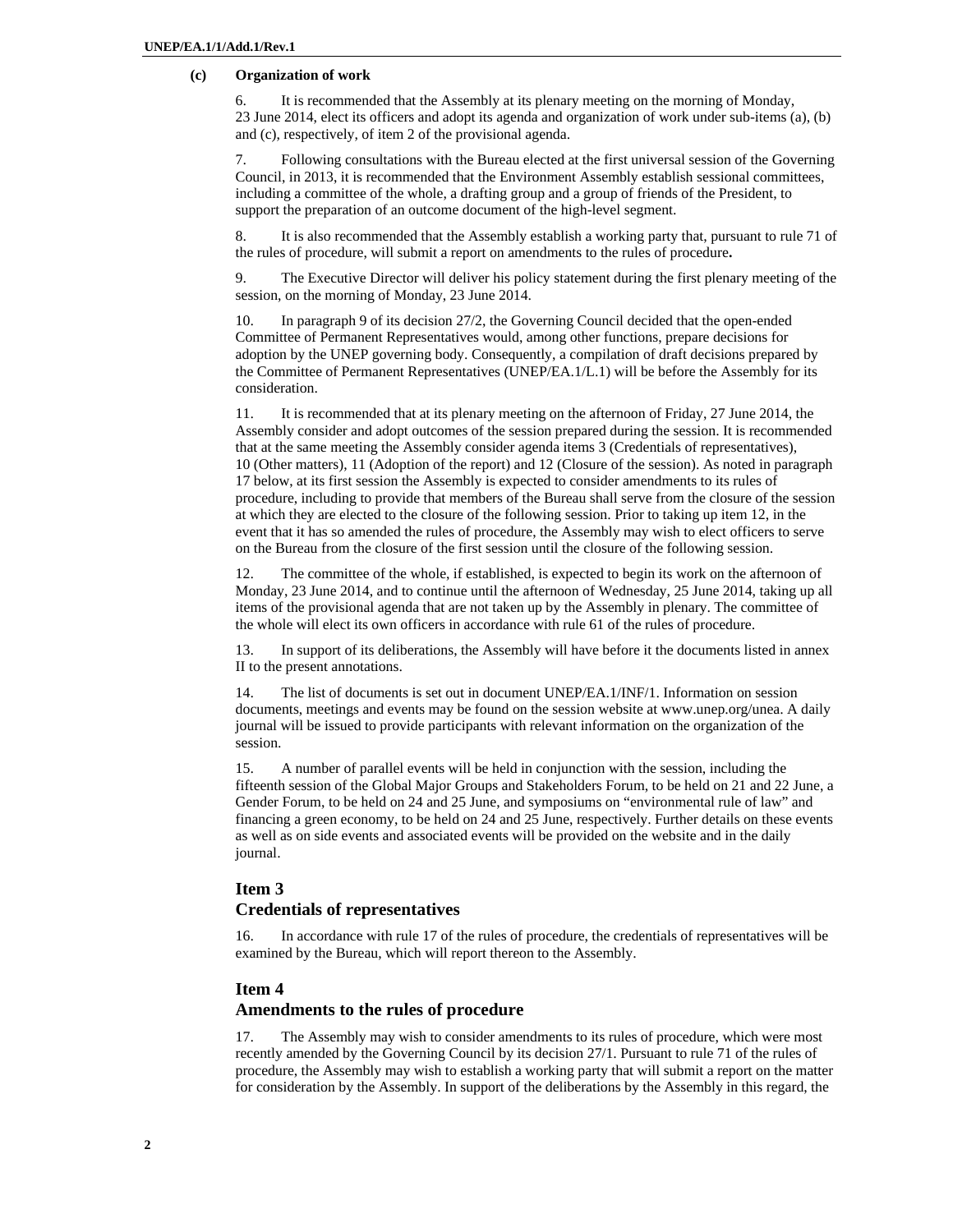Committee of Permanent Representatives may wish to submit a report, through a statement by the Chair of the Committee, on its work on the facilitation of amendments to the rules of procedure.

### **Item 5 Policy issues**

#### **(a) State of the environment**

- 18. Under sub-item 5 (a), the Assembly is expected to consider the following subjects:
	- (a) Implementation of decision 27/2:
		- (i) Stakeholder engagement;
		- (ii) Strengthening the science-policy interface;
		- (iii) Contributions by the regional ministerial environment forums for which UNEP serves as the secretariat;
		- (iv) Enhancing the coordinating role of UNEP in the United Nations system on environmental matters and a process for preparing a United Nations system-wide strategy on the environment;
		- (v) UNEP policy on access to information;
		- (vi) Consolidation of UNEP headquarters functions in Nairobi;
	- (b) Implementation of decisions adopted at past sessions of the Governing Council:
		- (i) Decision 27/3, on international water quality guidelines for ecosystems;
		- (ii) Decision 27/4, on the Intergovernmental Science-Policy Platform on Biodiversity and Ecosystem Services;
		- (iii) Decision 27/5, with regard to the work of the Environment Management Group;
		- (iv) A process for the midterm review of the Fourth Programme for the Development and Periodic Review of Environmental Law and developments in the implementation of decision 27/9 on advancing justice, governance and law for environmental sustainability;
	- (c) State of the environment;
	- (d) Chemicals and waste management.

#### **(b) Emerging policy issues**

19. Under sub-item 5 (b), the Assembly is expected to consider emerging policy issues, including those listed under sub-items (a), (c), (d), and (e).

#### **(c) International environmental governance**

- 20. Under sub-item 5 (c), the Assembly is expected to consider the following subjects:
	- (a) Implementation of decision 27/2:
		- (i) Stakeholder engagement;
		- (ii) Contributions by the regional ministerial environment forums for which UNEP serves as the secretariat;
		- (iii) Enhancing the coordinating role of UNEP in the United Nations system on environmental matters and a process for preparing a United Nations system-wide strategy on the environment;

(b) Implementation of decision 27/5, with regard to the work of the Environment Management Group;

(c) Relationship between the United Nations Environment Programme and multilateral environmental agreements.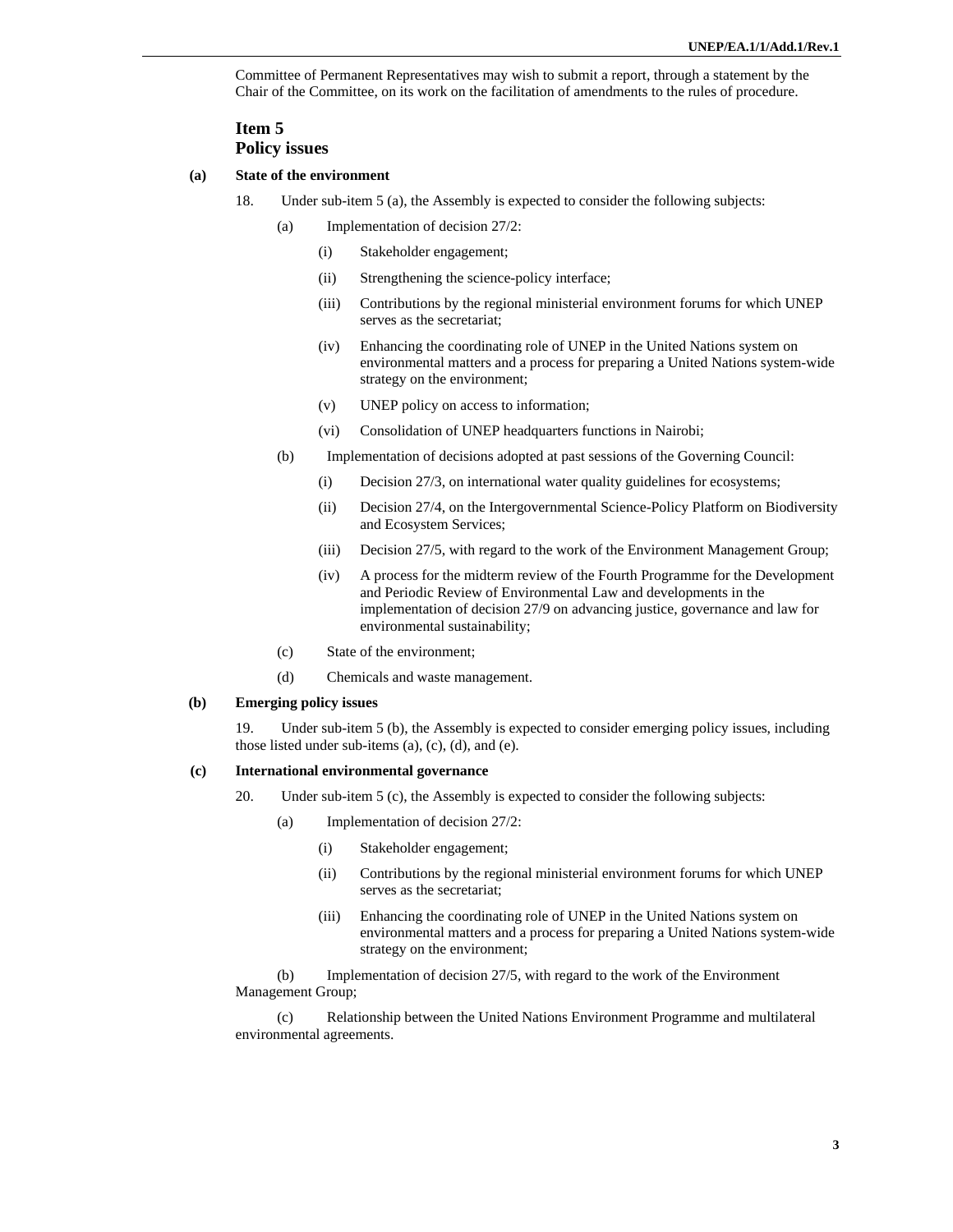#### **(d) Coordination and cooperation within the United Nations system on environmental matters**

21. Under sub-item 5 (d), the Assembly is expected to consider the following subjects:

(a) Implementation of decision 27/2 with regard to enhancing the coordinating role of UNEP in the United Nations system on environmental matters and a process for preparing a United Nations system-wide strategy on the environment;

(b) Implementation of decision 27/5, on the work of the Environment Management Group;

(c) Corporate memorandums of understanding concerning cooperation between the United Nations Environment Programme and other bodies of the United Nations system.

#### **(e) Coordination and cooperation with major groups**

- 22. Under sub-item 5 (e), the Assembly is expected to consider the following subjects:
	- (a) Implementation of decision 27/2 with regard to stakeholder engagement;
	- (b) Contributions to the work of the Assembly by major groups and stakeholders.

#### **(f) Environment and development**

23. Under sub-item 5 (f), the Assembly may wish to discuss any other policy issues of relevance to environment and development.

#### **Item 6**

## **Follow-up to and implementation of the outcomes of United Nations summits, in particular the United Nations Conference on Sustainable Development, and major intergovernmental meetings of relevance to the United Nations Environment Assembly**

24. Under agenda item 6, the Assembly may wish to consider issues of relevance to UNEP follow-up to and implementation of the outcomes of the United Nations summits, in particular the United Nations Conference on Sustainable Development, and major intergovernmental meetings of relevance to the Assembly.

#### **Item 7**

### **Budget and programme of work for the biennium 2016–2017 and the Environment Fund and other budgetary matters**

- 25. Under agenda item 7, the Assembly may wish to consider the following subjects:
	- (a) Proposed programme of work and budget for 2016–2017;
	- (b) Proposed revision to the programme of work and budget for 2014–2015;
	- (c) Revisions to the financial rules;
	- (d) Management of trust funds and earmarked contributions;

(e) Relationship between the United Nations Environment Programme and multilateral environmental agreements;

(f) Amendments to the Instrument for the Establishment of the Restructured Global Environment Facility.

## **Item 8 High-level segment**

26. Pursuant to paragraph 5 of decision 27/2, it is expected that the last two days of the first session will take the form of a high-level segment. During the segment the Assembly is expected to discuss the themes "Sustainable development goals and the post-2015 development agenda, including sustainable consumption and production", and "Illegal trade in wildlife". Following the recommendation by the Committee of Permanent Representatives at its first open-ended meeting and the subsequent approval by the Bureau of the Assembly, the Executive Director has prepared recommendations on the organization of the segment as a scenario note to be made available to the Assembly (UNEP/EA.1/INF/20/Rev.1).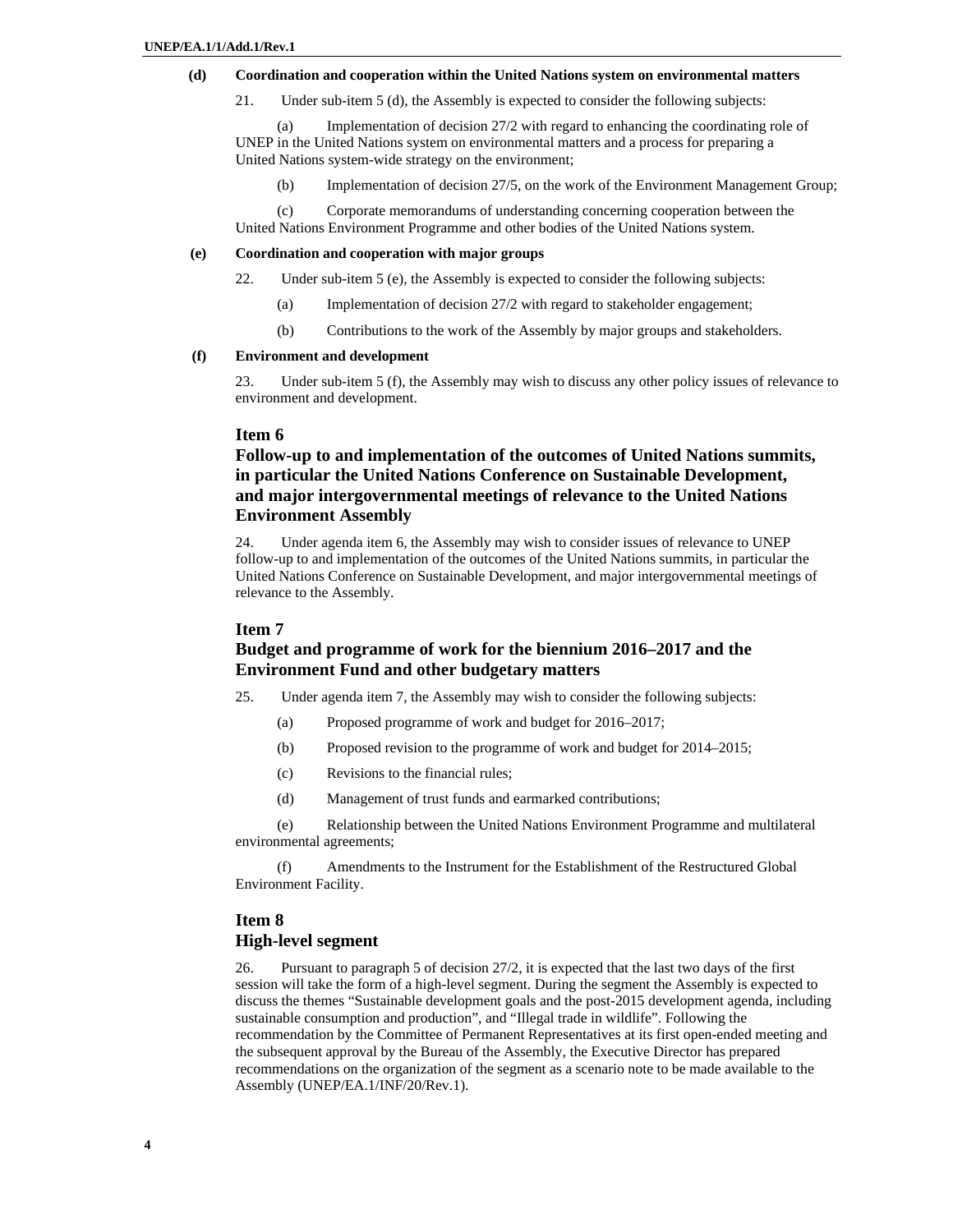# **Item 9**

 **Provisional agenda, date and venue of future sessions** 

27. The Assembly may wish to consider and agree on the provisional agenda, date and venue of its second session. In doing so the Assembly may wish to take into account the discussions of the Committee of Permanent Representatives on elements of the provisional agenda for the second session of the Assembly and the cycle of the sessions of the Assembly.

## **Item 10 Other matters**

28. The Assembly may wish to consider any other matters raised by its members and observers.

## **Item 11 Adoption of the report**

29. The Assembly may wish to consider and adopt a report on the work of its first session.

## **Item 12 Closure of the session**

30. The Assembly is expected to conclude its work by 6 p.m. on Friday, 27 June 2014.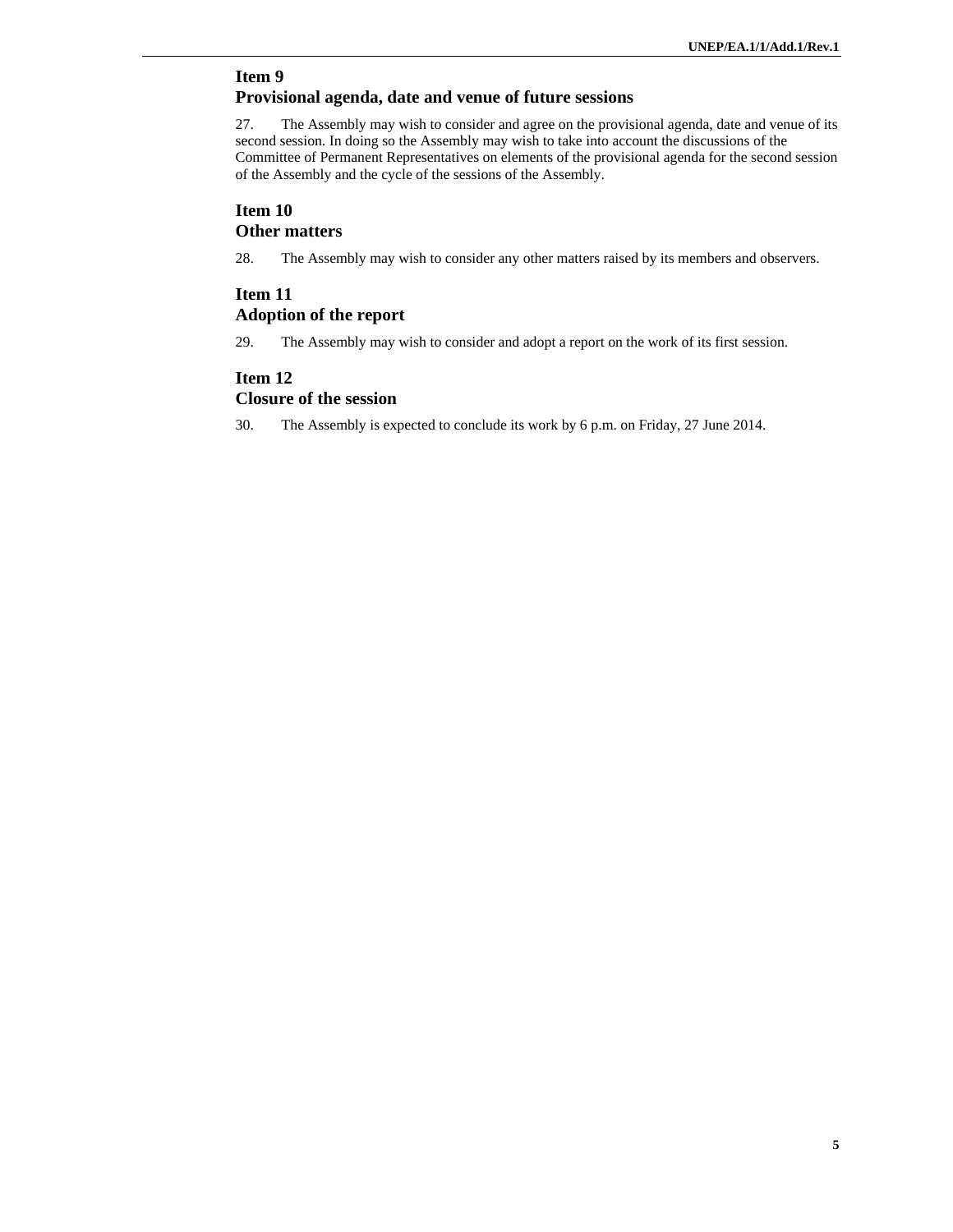## **Annex I**

|                                          | 1995                                                                             | 1997                                           | 1999                                   | 2001                   | 2003                                                 | 2005                         | 2007                           | 2009                                        | 2011                            | 2013                               | 2014                   |
|------------------------------------------|----------------------------------------------------------------------------------|------------------------------------------------|----------------------------------------|------------------------|------------------------------------------------------|------------------------------|--------------------------------|---------------------------------------------|---------------------------------|------------------------------------|------------------------|
| Africa                                   | <b>VP</b><br>Kenya                                                               | <b>VP</b><br>Algeria                           | <b>VP</b><br>Burundi                   | Rapp<br>Uganda         | Pres<br>Uganda/<br>United<br>Republic of<br>Tanzania | <b>VP</b><br>Burkina<br>Faso | <b>VP</b><br>South<br>Africa   | <b>VP</b><br>Algeria/<br>Congo              | Rapp<br>Mozambique              | Pres<br>Sudan                      | <b>VP</b><br><b>VP</b> |
| Asia and<br>the Pacific                  | Pres<br>Pakistan                                                                 | <b>VP</b><br>India                             | Rapp<br>Islamic<br>Republic of<br>Iran | <b>VP</b><br>Indonesia | <b>VP</b><br>Republic of<br>Korea                    | Pres<br>Indonesia            | <b>VP</b><br>Pakistan          | Rapp<br>Indonesia                           | <b>VP</b><br>Indonesia          | <b>VP</b><br>Japan                 | Pres<br><b>VP</b>      |
| Eastern<br>Europe                        | <b>VP</b><br>Romania                                                             | <b>VP</b><br>Russian<br>Federation             | Pres<br>Slovakia                       | <b>VP</b><br>Poland    | Rapp<br>Czech<br>Republic                            | <b>VP</b><br>Romania         | <b>VP</b><br>Czech<br>Republic | Pres<br>Serbia                              | <b>VP</b><br>Hungary<br>Romania | Rapp<br>Poland                     | <b>VP</b><br><b>VP</b> |
| Latin<br>America<br>and the<br>Caribbean | Rapp<br>Chile                                                                    | Pres<br>Bolivarian<br>Republic of<br>Venezuela | <b>VP</b><br>Mexico                    | <b>VP</b><br>Cuba      | <b>VP</b><br>Colombia                                | Rapp<br><b>Bahamas</b>       | Pres<br>Costa Rica             | <b>VP</b><br>Mexico                         | <b>VP</b><br>Uruguay            | <b>VP</b><br><b>Brazil</b><br>Peru | Rapp<br>VP             |
| Western<br>Europe and<br>others          | <b>VP</b><br>United<br>Kingdom of<br>Great<br>Britain and<br>Northern<br>Ireland | Rapp<br>Canada                                 | <b>VP</b><br>Netherlands               | Pres<br>Canada         | <b>VP</b><br>Netherlands                             | <b>VP</b><br>Switzerland     | Rapp<br>Austria                | <b>VP</b><br>United<br>States of<br>America | Pres<br>Spain                   | <b>VP</b><br>Norway                | <b>VP</b><br><b>VP</b> |

# **Composition of the Bureau of the UNEP governing body**

*Abbreviations*: Pres, President; VP, Vice-President; Rapp, Rapporteur.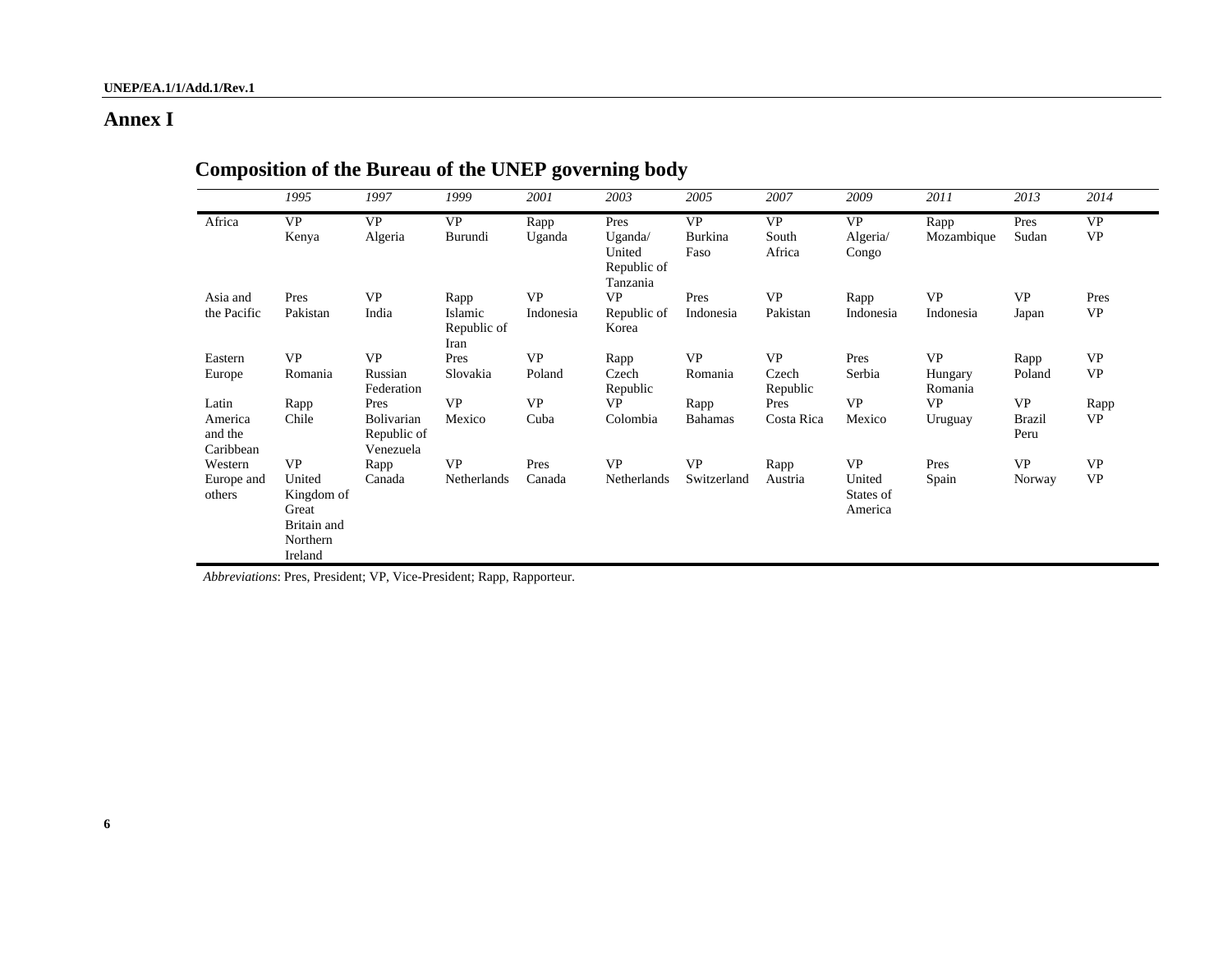## **Annex II**

| Provisional<br>Agenda item | Symbol and title                                                                                                                                                                                                                                                                                             | Legislative<br>authority   | Suggested action/<br>draft decision            | Consideration by<br>the CPR                                    |
|----------------------------|--------------------------------------------------------------------------------------------------------------------------------------------------------------------------------------------------------------------------------------------------------------------------------------------------------------|----------------------------|------------------------------------------------|----------------------------------------------------------------|
| 2                          | <b>UNEP/EA.1/1</b>                                                                                                                                                                                                                                                                                           | Decision 27/15             |                                                |                                                                |
|                            | Provisional agenda<br><b>UNEP/EA.1/1/ Add.1</b><br>Annotated provisional agenda<br>UNEP/EA.1/INF/1<br>List of documents                                                                                                                                                                                      | Decision 27/15             |                                                |                                                                |
|                            | UNEP/EA.1/INF/20/Rev.1<br>Scenario note for the first session of the<br>United Nations Environment Assembly of the<br>United Nations Environment Programme                                                                                                                                                   |                            |                                                |                                                                |
| 4                          | UNEP/EA.1/L.2<br>Facilitation by the Committee of Permanent<br>Representatives of amendments to the rules of<br>procedure                                                                                                                                                                                    |                            |                                                | <b>CPR</b> intersessional<br>discussion<br>continuing          |
| $5$ (a) and (b)            | <b>UNEP/EA.1/2</b><br>Report of the Executive Director on the<br>implementation of Governing Council decision<br>27/2: stakeholder engagement in the<br>United Nations Environment Programme                                                                                                                 | Decision 27/2,<br>para. 7  | CPR intersessional<br>discussion<br>continuing | CPR intersessional<br>discussion<br>continuing                 |
|                            | UNEP/EA.1/2/Add.1<br>Report of the Executive Director on the<br>implementation of Governing Council decision<br>27/2: strengthening the science-policy interface                                                                                                                                             | Decision 27/2,<br>para. 8  | Omnibus decision                               | Discussed at the<br>open-ended<br>meeting of the<br><b>CPR</b> |
|                            | UNEP/EA.1/INF/2<br>Note by the Executive Director on the UNEP<br>Year Book 2014                                                                                                                                                                                                                              |                            |                                                | Not applicable                                                 |
|                            | UNEP/EA.1/INF/11<br>Note by the secretariat on the Eye on Earth<br>initiative                                                                                                                                                                                                                                |                            |                                                |                                                                |
|                            | UNEP/EA.1/INF/12<br>Note by the secretariat on the Programme of<br>Research on Climate Change Vulnerability,<br>Impacts and Adaptation                                                                                                                                                                       |                            |                                                |                                                                |
|                            | UNEP/EA.1/INF/13<br>Note by the secretariat on the status of the<br>Global Environment Monitoring System Water<br>Programme and pathways to the future                                                                                                                                                       |                            |                                                |                                                                |
|                            | UNEP/EA.1/INF/14<br>Note by the secretariat on proposed procedures<br>for enhancing future assessment processes                                                                                                                                                                                              |                            |                                                |                                                                |
|                            | <b>UNEP/EA.1/2/Add.2</b><br>Report of the Executive Director on the<br>implementation of Governing Council decision<br>27/2: contributions by the regional ministerial<br>environment forums                                                                                                                 | Decision 27/2,<br>para. 15 |                                                | Discussed at the<br>open-ended<br>meeting of the<br><b>CPR</b> |
|                            | <b>UNEP/EA.1/2/Add.3</b><br>Report of the Executive Director on the<br>implementation of Governing Council decision<br>27/2: enhancing the coordinating role of the<br>United Nations Environment Programme in the<br>United Nations system on environmental<br>matters: process to prepare a United Nations | Decision 27/2,<br>para. 16 | CPR intersessional<br>discussion<br>continuing | Discussed at the<br>open-ended<br>meeting of the<br><b>CPR</b> |

system-wide strategy on the environment

## **Documents for the first session of the Environment Assembly, arranged according to the items of the provisional agenda**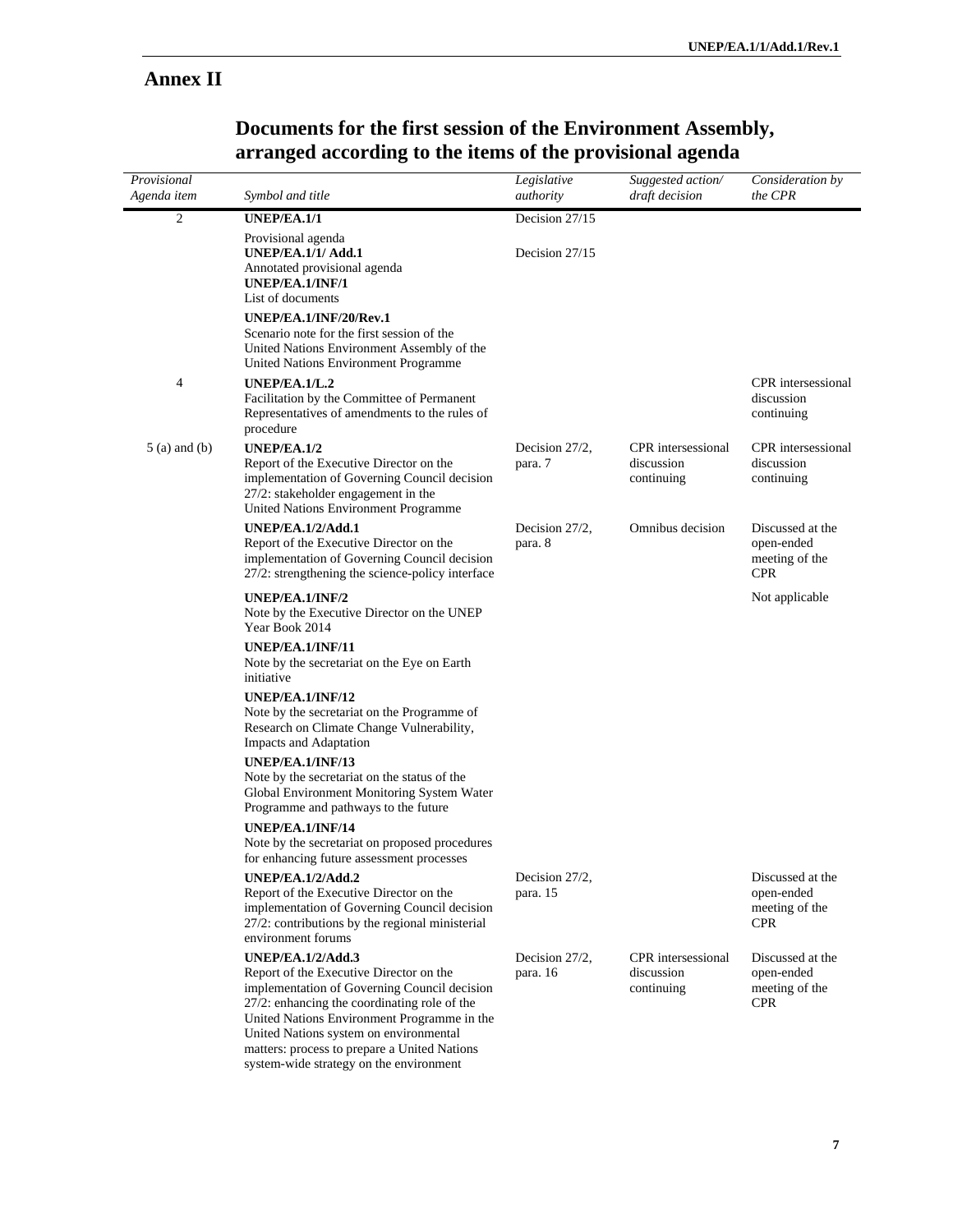| Provisional<br>Agenda item | Symbol and title                                                                                                                                                                                                                                                                                                                                                                                                                                                                 | Legislative<br>authority      | Suggested action/<br>draft decision | Consideration by<br>the CPR                                                     |
|----------------------------|----------------------------------------------------------------------------------------------------------------------------------------------------------------------------------------------------------------------------------------------------------------------------------------------------------------------------------------------------------------------------------------------------------------------------------------------------------------------------------|-------------------------------|-------------------------------------|---------------------------------------------------------------------------------|
|                            | <b>UNEP/EA.1/2/Add.4</b><br>Report of the Executive Director on the<br>implementation of Governing Council decision<br>27/2: access to information policy of the<br>United Nations Environment Programme<br>UNEP/EA.1/INF/23<br>Note by the secretariat on the United Nations<br>Environment Programme access-to-information<br>policy                                                                                                                                           | Decision 27/2,<br>para. 17    |                                     | Discussed at the<br>open-ended<br>meeting of the<br>$\ensuremath{\mathrm{CPR}}$ |
|                            | <b>UNEP/EA.1/2/Add.5</b><br>Report of the Executive Director on the<br>implementation of Governing Council decision<br>27/2: consolidation of headquarters functions                                                                                                                                                                                                                                                                                                             | Decision $27/2$ ,<br>para. 13 |                                     | Discussed at the<br>open-ended<br>meeting of the<br><b>CPR</b>                  |
|                            | Related: UNEP/EA.1/INF/16<br>UNEP/EA.1/INF/16<br>Note by the secretariat on supplemental<br>information relating to the consolidation of<br>headquarters functions                                                                                                                                                                                                                                                                                                               | Decision 27/2,<br>para. 13    |                                     | Discussed at the<br>open-ended<br>meeting of the<br><b>CPR</b>                  |
|                            | <b>UNEP/EA.1/3</b><br>Report of the Executive Director on the<br>implementation of decisions adopted by the<br>governing body at previous sessions: Governing<br>Council decision 27/3 on international water<br>quality guidelines for ecosystems                                                                                                                                                                                                                               | Decision 27/3,<br>para. 4     |                                     | Discussed at the<br>open-ended<br>meeting of the<br><b>CPR</b>                  |
|                            | UNEP/EA.1/3/Add.1<br>Report of the Executive Director on the<br>implementation of decisions adopted by the<br>governing body at previous sessions: Governing<br>Council decision 27/4 on the Intergovernmental<br>Science-Policy Platform on Biodiversity and<br><b>Ecosystem Services</b>                                                                                                                                                                                       | Decision 27/4,<br>para. 9     | Omnibus decision                    | Discussed at the<br>open-ended<br>meeting of the<br><b>CPR</b>                  |
|                            | Related: UNEP/EA.1/INF/15<br>UNEP/EA.1/INF/15<br>Note by the secretariat on the report of the<br>second session of the Plenary of the<br>Intergovernmental Science-Policy Platform on<br>Biodiversity and Ecosystem Services                                                                                                                                                                                                                                                     |                               |                                     |                                                                                 |
|                            | <b>UNEP/EA.1/3/Add.2</b><br>Report of the Executive Director on the<br>implementation of decisions adopted by the<br>governing body at previous sessions: Governing<br>Council decision 27/5 on coordination across<br>the United Nations system, including the<br><b>Environment Management Group</b>                                                                                                                                                                           | Decision 27/5,<br>para. 7     | Omnibus decision                    | Discussed at the<br>open-ended<br>meeting of the<br><b>CPR</b>                  |
|                            | <b>UNEP/EA.1/3/Add.3</b><br>Report of the Executive Director on the<br>implementation of decisions adopted by the<br>governing body at previous session: process for<br>the midterm review of the Fourth Programme<br>for the Development and Periodic Review of<br>Environmental Law (Montevideo Programme<br>IV), and developments in the implementation of<br>Governing Council decision 27/9 on advancing<br>justice, governance and law for environmental<br>sustainability | Decision 27/9,<br>para. 9     |                                     | Discussed at the<br>open-ended<br>meeting of the<br><b>CPR</b>                  |
|                            | Related: UNEP/EA.1/INF/10<br>UNEP/EA.1/INF/10<br>Note by the secretariat on the ratification of and<br>accession to conventions and protocols in the                                                                                                                                                                                                                                                                                                                             |                               |                                     |                                                                                 |

field of the environment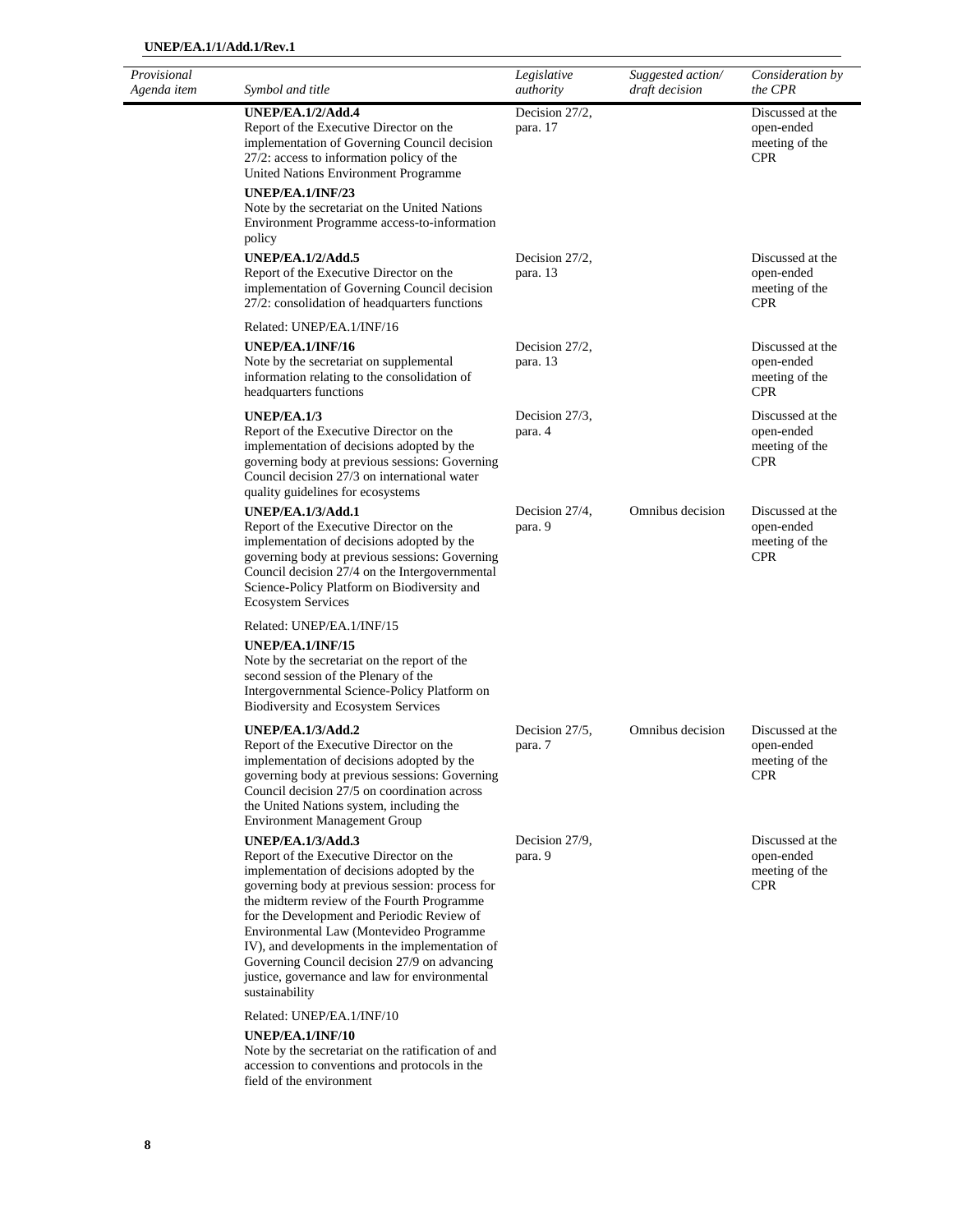#### **UNEP/EA.1/1/Add.1/Rev.1**

| Provisional<br>Agenda item | Symbol and title                                                                                                                                                                                                                                                                                                                                                                                                                                                          | Legislative<br>authority         | Suggested action/<br>draft decision                   | Consideration by<br>the CPR                                    |
|----------------------------|---------------------------------------------------------------------------------------------------------------------------------------------------------------------------------------------------------------------------------------------------------------------------------------------------------------------------------------------------------------------------------------------------------------------------------------------------------------------------|----------------------------------|-------------------------------------------------------|----------------------------------------------------------------|
|                            | UNEP/EA.1/4<br>Report of the Executive Director on the state of<br>the environment<br>Related: UNEP/EA.1/INF/2,                                                                                                                                                                                                                                                                                                                                                           | Decision 27/11,<br>para. 5       | Omnibus decision                                      | Discussed at the<br>open-ended<br>meeting of the<br><b>CPR</b> |
|                            | UNEP/EA.1/INF/11-14<br>UNEP/EA.1/4/Add.1<br>Report of the Executive Director on the state of<br>the environment: support structures and<br>processes for keeping the world environment<br>situation under review, including progress on<br><b>UNEP</b> Live                                                                                                                                                                                                               | Decision $27/11$ ,<br>para. 5    |                                                       | Discussed at the<br>open-ended<br>meeting of the<br><b>CPR</b> |
|                            | UNEP/EA.1/5<br>Report of the Executive Director on chemicals<br>and waste management: implementation of<br>decision 27/12                                                                                                                                                                                                                                                                                                                                                 | Decision 27/12<br>IX, para. 1    | Omnibus decision                                      | Discussed at the<br>open-ended<br>meeting of the<br><b>CPR</b> |
|                            | <b>UNEP/EA.1/5/Add.1</b><br>Report of the Executive Director on chemicals<br>and waste management: outcome of the<br>country-led meeting of Governments to develop<br>the terms of reference for a special programme<br>to support institutional strengthening at the<br>national level for implementation of the Basel,<br>Rotterdam and Stockholm conventions, the<br>future Minamata Convention and the Strategic<br>Approach to International Chemicals<br>Management | Decision 27/12<br>VIII, para. 16 |                                                       | Discussed at the<br>open-ended<br>meeting of the<br><b>CPR</b> |
|                            | <b>UNEP/EA.1/5/Add.2</b><br>Report of the Executive Director on chemicals<br>and waste management: outcome of the<br>consultative process on enhancing cooperation<br>and coordination within the chemicals and<br>wastes cluster: strengthening the sound<br>management of chemicals and waste in the long<br>term                                                                                                                                                       | Decision 27/12<br>VII, para. 2   |                                                       | Discussed at the<br>open-ended<br>meeting of the<br><b>CPR</b> |
| $5(b)$ and $(c)$           | UNEP/EA.1/2<br>Report of the Executive Director on the<br>implementation of Governing Council decision<br>27/2: Stakeholder engagement in the United<br>Nations Environment Programme                                                                                                                                                                                                                                                                                     | Decision 27/2,<br>para. 7        | <b>CPR</b> intersessional<br>discussion<br>continuing | CPR intersessional<br>discussion<br>continuing                 |
|                            | <b>UNEP/EA.1/2/Add.2</b><br>Report of the Executive Director on the<br>implementation of Governing Council decision<br>27/2: contributions by the regional ministerial<br>environment forums                                                                                                                                                                                                                                                                              | Decision 27/2,<br>para. 15       |                                                       | Discussed at the<br>open-ended<br>meeting of the<br><b>CPR</b> |
|                            | <b>UNEP/EA.1/2/Add.3</b><br>Report of the Executive Director on the<br>implementation of Governing Council decision<br>27/2: enhancing the coordinating role of the<br>United Nations Environment Programme in the<br>United Nations system on environmental<br>matters: process to prepare a United Nations<br>system-wide strategy on the environment                                                                                                                   | Decision 27/2,<br>para. 16       | Omnibus decision                                      | Discussed at the<br>open-ended<br>meeting of the<br><b>CPR</b> |
|                            | UNEP/EA.1/INF/22<br>Note by the secretariat on the process to prepare<br>a United Nations system-wide strategy on the<br>environment                                                                                                                                                                                                                                                                                                                                      |                                  |                                                       |                                                                |
|                            | <b>UNEP/EA.1/3/Add.2</b><br>Report of the Executive Director on the<br>implementation of decisions adopted by the<br>governing body at previous sessions: Governing<br>Council decision 27/5 on coordination across<br>the United Nations system, including the<br><b>Environment Management Group</b>                                                                                                                                                                    | Decision 27/5,<br>para. 7        | Omnibus decision                                      | Discussed at the<br>open-ended<br>meeting of the<br><b>CPR</b> |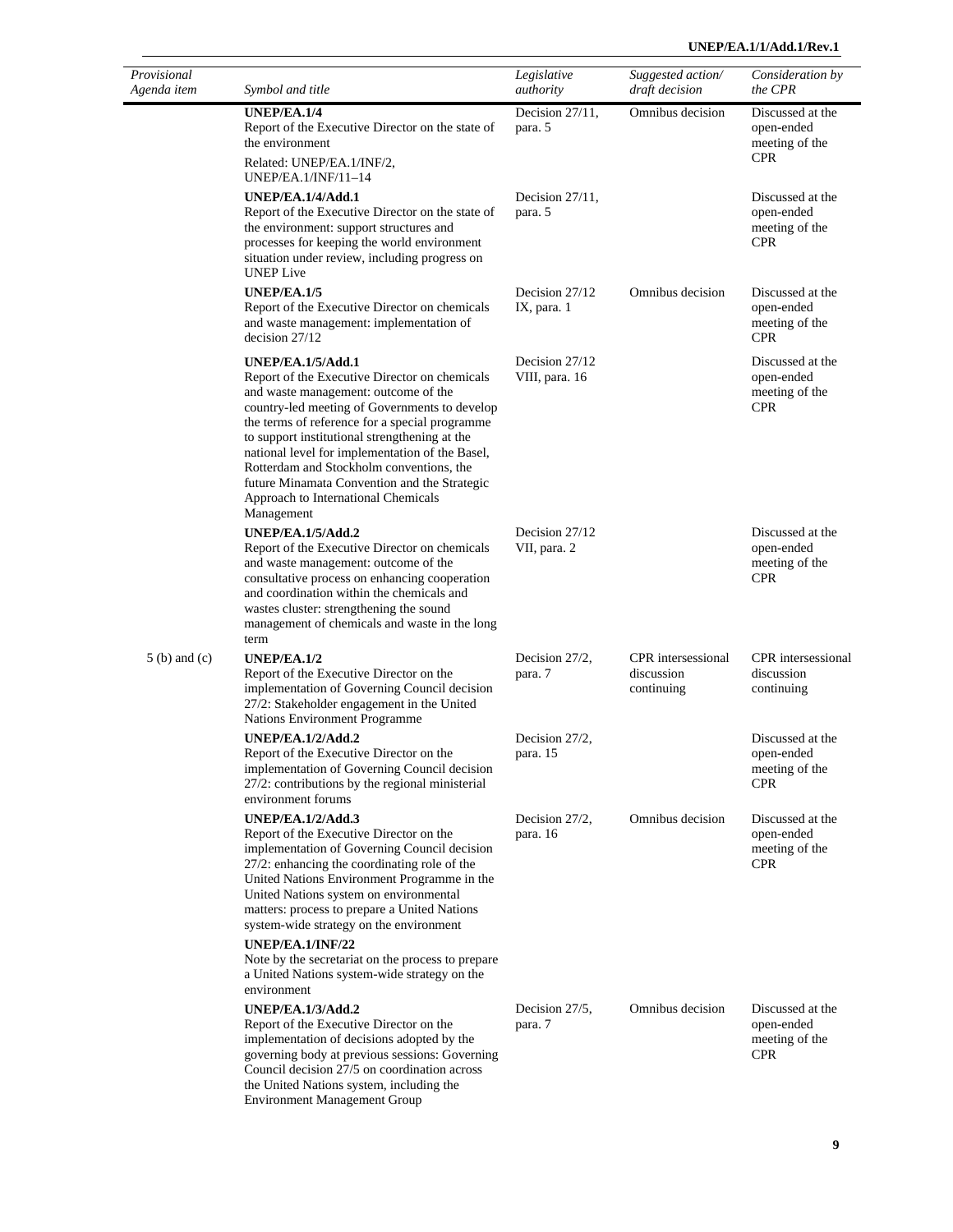| Provisional<br>Agenda item | Symbol and title                                                                                                                                                                                                                                                                                                                                                                     | Legislative<br>authority    | Suggested action/<br>draft decision            | Consideration by<br>the CPR                                    |
|----------------------------|--------------------------------------------------------------------------------------------------------------------------------------------------------------------------------------------------------------------------------------------------------------------------------------------------------------------------------------------------------------------------------------|-----------------------------|------------------------------------------------|----------------------------------------------------------------|
|                            | UNEP/EA.1/INF/8<br>Report of the Executive Director on the<br>relationship between the United Nations<br>Environment Programme and multilateral<br>environmental agreements                                                                                                                                                                                                          | Decision 27/13,<br>para. 29 |                                                | Not applicable                                                 |
| $5(b)$ and $(d)$           | <b>UNEP/EA.1/2/Add.3</b><br>Report of the Executive Director on the<br>implementation of Governing Council decision<br>27/2: enhancing the coordinating role of the<br>United Nations Environment Programme in the<br>United Nations system on environmental<br>matters: process to prepare a United Nations<br>system-wide strategy on the environment<br>Related: UNEP/EA.1/INF/23 | Decision 27/2,<br>para. 16  | Omnibus decision                               | Discussed at the<br>open-ended<br>meeting of the<br><b>CPR</b> |
|                            | UNEP/EA.1/3/Add.2<br>Report of the Executive Director on the<br>implementation of decisions adopted by the<br>governing body at previous sessions: Governing<br>Council decision 27/5 on coordination across<br>the United Nations system, including the<br><b>Environment Management Group</b>                                                                                      | Decision 27/5,<br>para. 7   | Omnibus decision                               | Discussed at the<br>open-ended<br>meeting of the<br><b>CPR</b> |
|                            | UNEP/EA.1/INF/9<br>Note by the Executive Director on corporate<br>memorandums of understanding concerning<br>cooperation between the United Nations<br>Environment Programme and other bodies of<br>the United Nations system                                                                                                                                                        |                             |                                                | Not applicable                                                 |
| $5(b)$ and $(e)$           | <b>UNEP/EA.1/2</b><br>Report of the Executive Director on the<br>implementation of Governing Council decision<br>27/2: stakeholder engagement in the<br>United Nations Environment Programme                                                                                                                                                                                         | Decision 27/2,<br>para. 7   | CPR intersessional<br>discussion<br>continuing | CPR intersessional<br>discussion<br>continuing                 |
|                            | UNEP/EA.1/INF/7<br>Note by the secretariat on statements and<br>recommendations by major groups and<br>stakeholders to the United Nations Environment<br>Assembly at its first session                                                                                                                                                                                               |                             |                                                | N/A                                                            |
| 6                          | UNEP/EA.1/2<br>Report of the Executive Director on the<br>implementation of Governing Council decision<br>27/2: Stakeholder engagement in the United<br>Nations Environment Programme                                                                                                                                                                                                | Decision 27/2,<br>para. 7   | CPR intersessional<br>discussion<br>continuing | CPR intersessional<br>discussion<br>continuing                 |
|                            | UNEP/EA.1/2/Add.1<br>Report of the Executive Director on the<br>implementation of Governing Council decision<br>27/2: Strengthening the science-policy interface                                                                                                                                                                                                                     | Decision 27/2,<br>para. 8   | Omnibus decision                               | Discussed at the<br>open-ended<br>meeting of the<br><b>CPR</b> |
|                            | Related: UNEP/EA.1/INF/2 and<br>$UNEP/EA.1/INF/11-14$                                                                                                                                                                                                                                                                                                                                |                             |                                                |                                                                |
|                            | <b>UNEP/EA.1/2/Add.2</b><br>Report of the Executive Director on the<br>implementation of Governing Council decision<br>27/2: contributions by the regional ministerial<br>environment forums for which UNEP serves as<br>the secretariat                                                                                                                                             | Decision 27/2,<br>para. 15  |                                                | Discussed at the<br>open-ended<br>meeting of the<br><b>CPR</b> |
|                            | <b>UNEP/EA.1/2/Add.3</b><br>Report of the Executive Director on the<br>implementation of Governing Council decision<br>27/2: enhancing the coordinating role of the<br>United Nations Environment Programme in the<br>United Nations system on environmental                                                                                                                         | Decision 27/2,<br>para. 16  | Omnibus decision                               | Discussed at the<br>open-ended<br>meeting of the<br><b>CPR</b> |

matters: process to prepare a United Nations system-wide strategy on the environment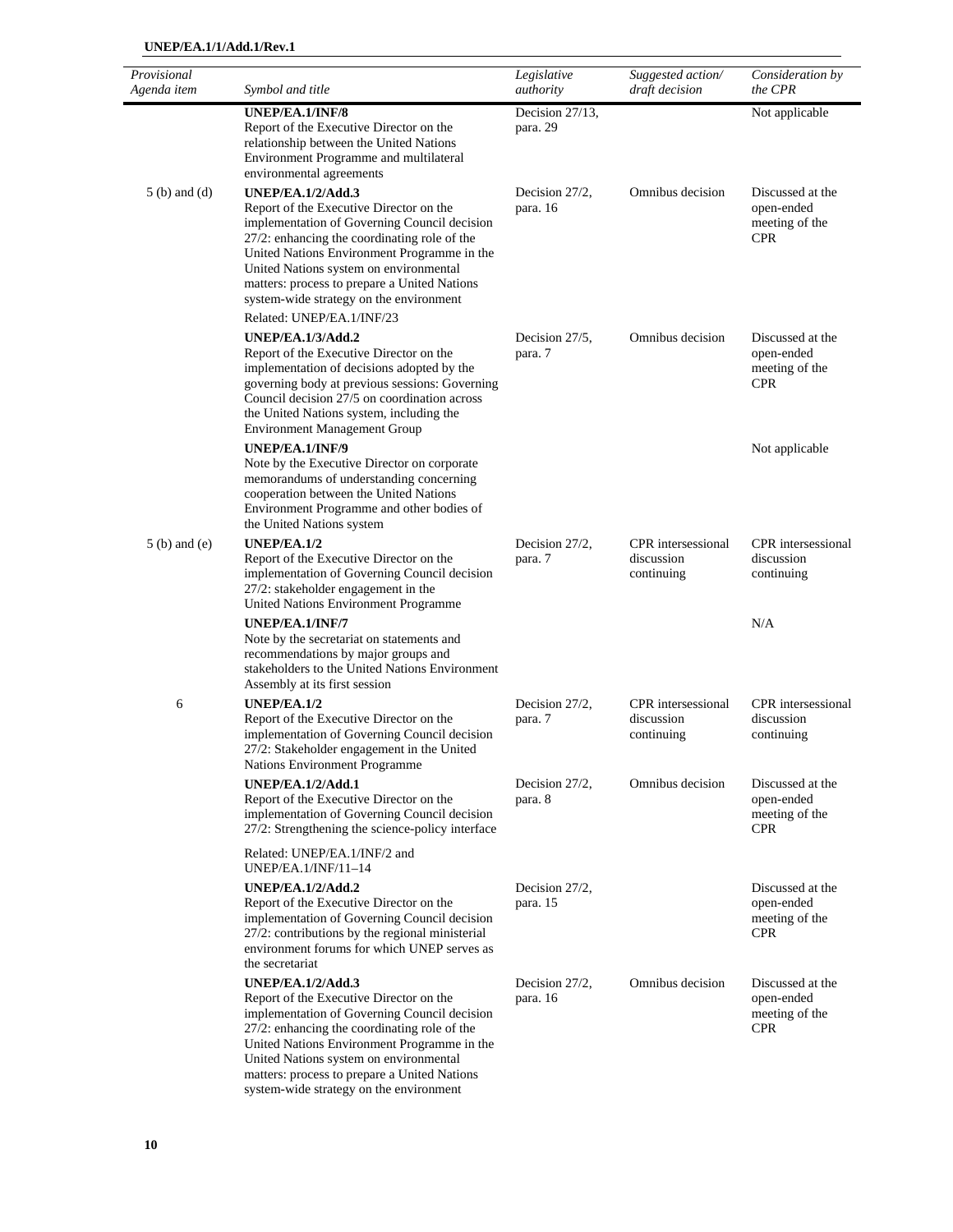| Provisional<br>Agenda item | Symbol and title                                                                                                                                                                                         | Legislative<br>authority                                                                                        | Suggested action/<br>draft decision          | Consideration by<br>the CPR                                    |
|----------------------------|----------------------------------------------------------------------------------------------------------------------------------------------------------------------------------------------------------|-----------------------------------------------------------------------------------------------------------------|----------------------------------------------|----------------------------------------------------------------|
|                            | <b>UNEP/EA.1/2/Add.4</b><br>Report of the Executive Director on the<br>implementation of Governing Council decision<br>27/2: access to information policy of the United<br>Nations Environment Programme | Decision 27/2,<br>para. 17                                                                                      |                                              | Discussed at the<br>open-ended<br>meeting of the<br><b>CPR</b> |
|                            | <b>UNEP/EA.1/2/Add.5</b><br>Report of the Executive Director on the<br>implementation of Governing Council decision<br>27/2: consolidation of headquarters functions                                     | Decision 27/2,<br>para. 13                                                                                      |                                              | Discussed at the<br>open-ended<br>meeting of the<br><b>CPR</b> |
|                            | Related UNEP/EA.1/INF/16<br><b>UNEP/EA.1/9</b><br>Report of the Executive Director on<br>amendments to the Instrument for the<br>Establishment of the Restructured Global<br><b>Environment Facility</b> |                                                                                                                 | To be prepared by<br>the CPR                 | CPR intersessional<br>discussion<br>continuing                 |
|                            | UNEP/EA.1/INF/3<br>Note by the Executive Director on the results of<br>the sixty-eighth session of the General<br>Assembly of relevance to the United Nations<br><b>Environment Assembly</b>             | General Assembly<br>resolution 62/208,<br>para. 140,<br>Economic and<br>Social Council<br>resolution<br>2010/22 |                                              |                                                                |
|                            | UNEP/EA.1/INF/3/Add.1<br>Note by the Executive Director on follow-up to<br>General Assembly resolution 67/226                                                                                            | General Assembly<br>resolution 67/226                                                                           |                                              |                                                                |
|                            | UNEP/EA.1/INF/4<br>Note by the Executive Director on the report on<br>the work of the Committee of Permanent<br>Representatives                                                                          |                                                                                                                 |                                              | Not applicable                                                 |
| 7                          | <b>UNEP/EA.1/6</b><br>Report of the Executive Director on the revision<br>of the financial rules of the United Nations<br><b>Environment Programme</b>                                                   | Decision $27/13$ ,<br>para. 18                                                                                  |                                              | Discussed at the<br>open-ended<br>meeting of the<br><b>CPR</b> |
|                            | <b>UNEP/EA.1/7</b><br>Report of the Executive Director on the<br>proposed biennial programme of work and<br>budget for<br>2016-2017                                                                      | Decision $27/13$ ,<br>para. 28                                                                                  | <b>CPR</b> intersessional<br>work continuing | Discussed at the<br>open-ended<br>meeting of the<br><b>CPR</b> |
|                            | UNEP/EA.1/7/Add.1<br>Report of the Executive Director on the<br>proposed revised programme of work and<br>budget for<br>2014-2015                                                                        |                                                                                                                 | CPR intersessional<br>work continuing        | Discussed at the<br>open-ended<br>meeting of the<br><b>CPR</b> |
|                            | UNEP/EA.1/INF/24<br>Note by the Executive Director on changes to<br>the programme of work and budget for the<br>biennium 2014-2015                                                                       |                                                                                                                 |                                              |                                                                |
|                            | <b>UNEP/EA.1/8</b><br>Report of the Executive Director on the<br>management of trust funds and earmarked<br>contributions                                                                                | Decision $27/14$ ,<br>para. 5                                                                                   | <b>CPR</b> intersessional<br>work continuing | Discussed at the<br>open-ended<br>meeting of the<br><b>CPR</b> |
|                            | UNEP/EA.1/INF/5<br>Report of the Executive Director on the status<br>of the Environment Fund and other sources of<br>funding of the United Nations Environment<br>Programme                              | Decision $27/13$ ,<br>para. 14                                                                                  |                                              | Discussed at the<br>open-ended<br>meeting of the<br><b>CPR</b> |
|                            | UNEP/EA.1/INF/6<br>Note by the secretariat on the programme<br>performance report                                                                                                                        |                                                                                                                 |                                              | Discussed at the<br>open-ended<br>meeting of the<br><b>CPR</b> |